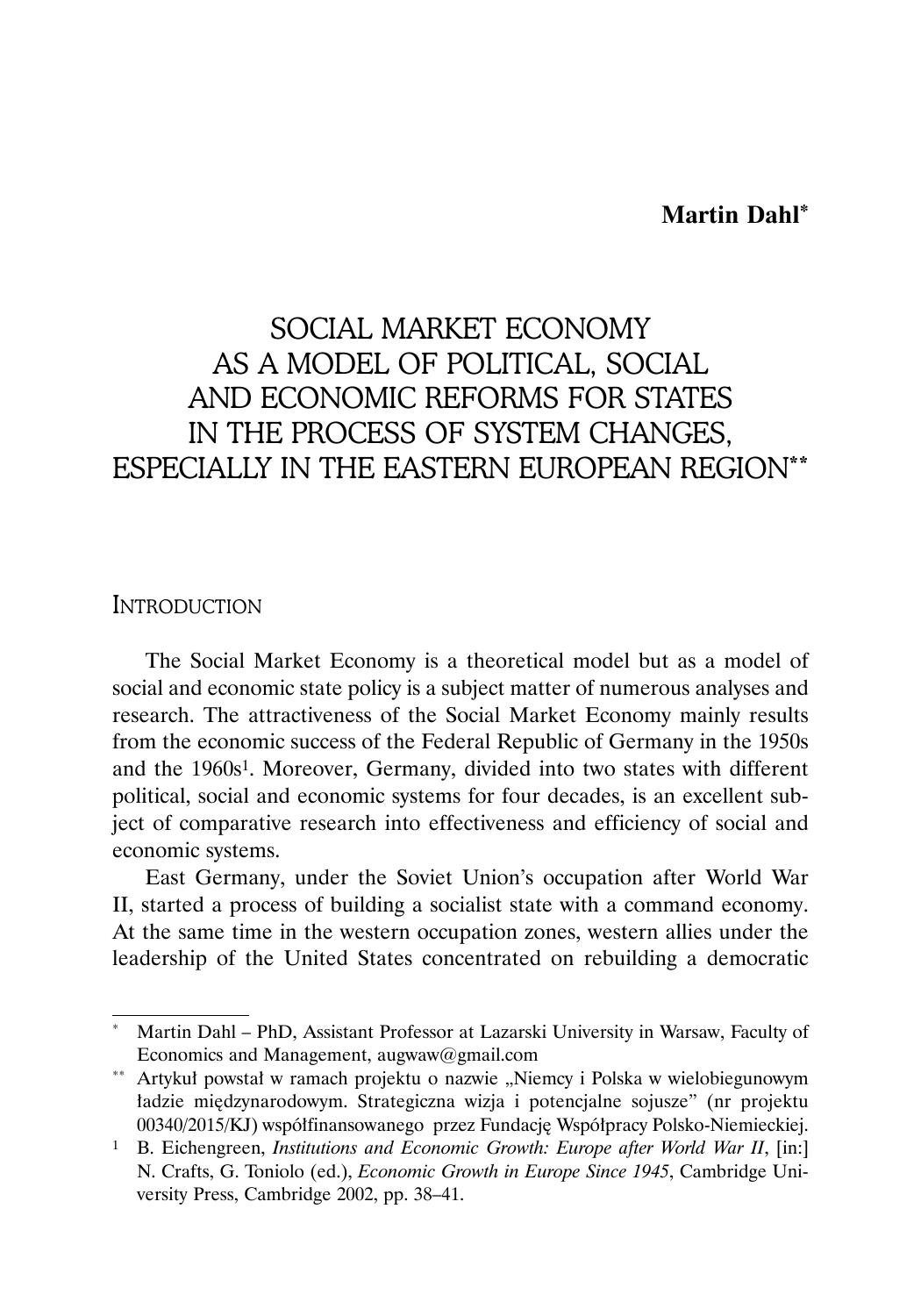political system based on a market economy2. The process was initiated by an economic and currency reform in 1948 and then the proclamation of the Federal Republic of Germany formed of the three western occupation zones in 1949.

German experience in changing the system seems to be especially valuable for other states because of at least two reasons. Firstly, after the period of dictatorship and socialist economy, Germany managed to build democratic and free market institutions. And secondly, the Central European states made use of the experience in the 1990s to reform their political systems and direct them towards liberal democracy. In this context, one can assume that, for the Eastern European states, the Social Market Economy may be an inspiring model of reform on the one hand, and an attractive social and economic system on the other hand. There are many factors that allow for drawing a hypothesis that the German model of democracy and market economy to a great extent might be useful for social and economic reforms and political changes in the Eastern European states. The factors that are conducive to democratic and free market reforms obviously include cultural closeness, similar historical experience with a totalitarian political system based on socialism and a command economy and, most of all, over 25-year long Central European states' experience in the system transformation, which succeeded in many areas. However, one cannot forget about a difficult geopolitical situation in the Eastern European region, which constitutes the main obstacle to implement reforms following the Social Market Economy model. According to Martin Dahl, Beata Piskorska and Paweł Olszewski, while:

"after the collapse of the bipolar system, the Central European region was successfully 'incorporated' into Western Europe, the Eastern states, because of their geopolitical, cultural, attitudinal and mainly economic conditions, turn their attention to both the Russian Federation and the European Union, thus implementing a dual policy depending on the scale of possible benefits or their weakness, especially in relations with Russia and its regional and global policy. In the majority of them, political transformation has lost impetus and a democratic system has been only partially introduced, or the process has been reversed and has led to the establishment of new authoritarian regimes<sup>"3</sup>.

<sup>2</sup> Ch.S. Maier, *The Politics of Productivity: Foundations of American International Economic Policy after World War II*, "International Organization" 1977, vol. 31, no. 4, pp. 607–633.

<sup>3</sup> M. Dahl, B. Piskorska, P. Olszewski, *Europejskie doświadczenia z demokracją i gospodarką rynkową. Przykład dla Ukrainy [European experience with democracy and market economy: Example for Ukraine]*, Dom Wydawniczy ELIPSA, Warszawa 2015, p. 7.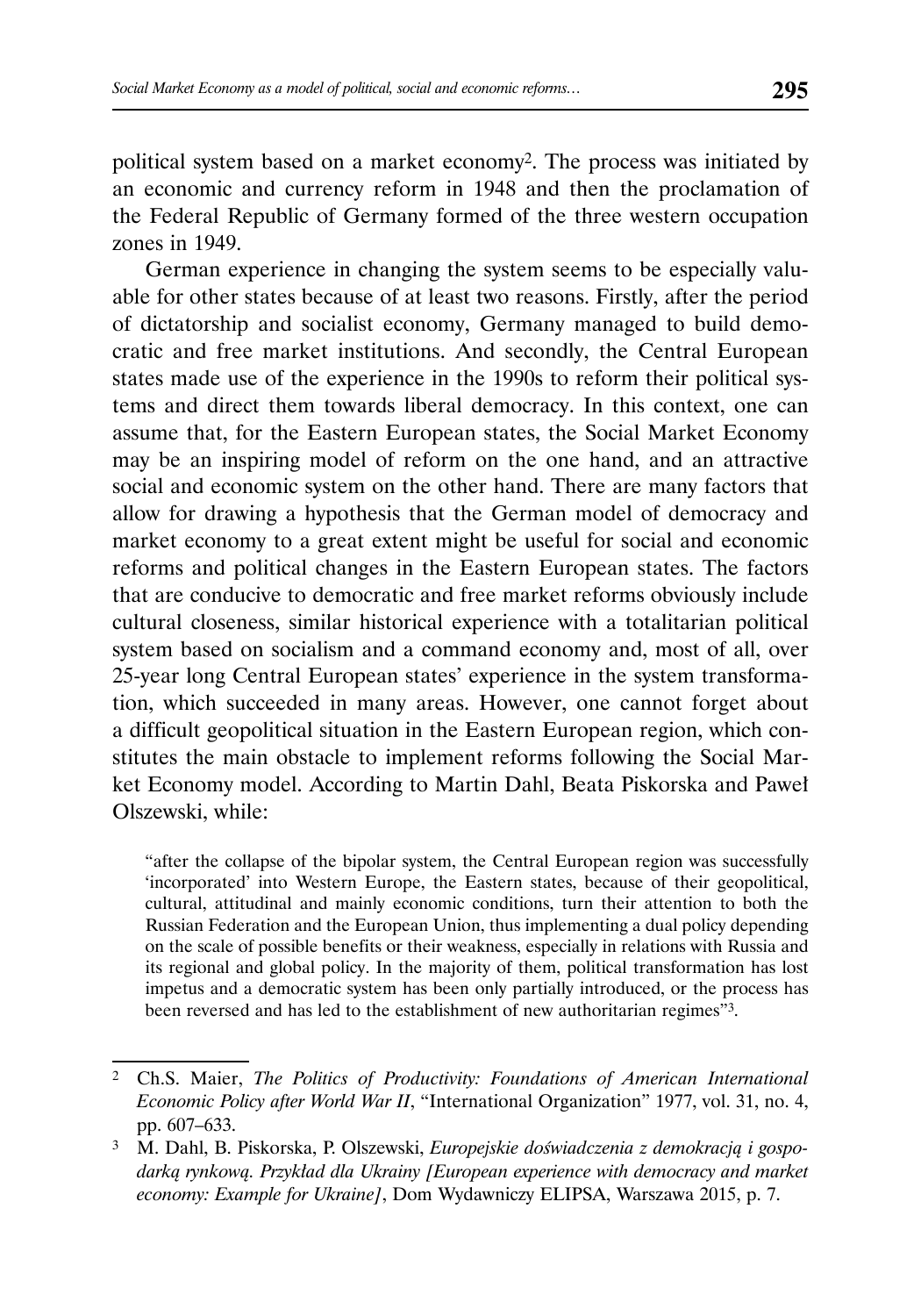We deal with a kind of ambivalence in those states. On the one hand, the citizens and the societies aspire to the Western European living level and standards, on the other hand however, at the moment they seem to be unprepared (because of many reasons) to introduce the Western European standards of political system solutions, human rights or civil society. To a great extent, the responsibility for that lies with Russia, which implements a policy of preventing the post-communist countries from adopting western standards. The action has strengthened especially since Vladimir Putin came to power4. This does not change the fact that the way that Germany and the Central European states have travelled may constitute a valuable and precious model of political, social and economic reforms for the Eastern European states.

# 1. DEMOCRATIC POLITICAL SYSTEM OF THE FEDERAL REPUBLIC OF GERMANY AS A FOUNDATION OF THE SOCIAL MARKET ECONOMY MODEL

The development of a new political, social and economic system in Germany was possible thanks to its unconditional surrender signed on 7 May and at night on 8/9 May 1945. The national-socialist German authorities ceased to exist and the country was partitioned into four occupation zones. One of the first aims of the occupation authorities was to develop a new institutional system – at first limited to self-governments and new federal states<sup>5</sup>. However, fast growing differences between western Allies and the Soviet Union resulted in a decision to start working on a new constitution for the western occupation zones. Eventually, it came into force on 23 May 19496.

The decision to establish a German state composed of the three western occupation zones was made at the beginning of 1948 at the so-called London 6-Power Conference7. In practice, it meant the end of cooperation between

<sup>4</sup> T. Michalski, A. Kuczabski, *Uwarunkowania procesu transformacji na Ukrainie [Conditions for the process of transformation in Ukraine]*, "Acta Universitatis Lodziensis. Folia Geographica Socio-Oeconomica" 2014, no. 17, p. 301.

<sup>5</sup> M. Dahl, *Niemiecki model społecznej gospodarki rynkowej jako wzór dla polskich przemian systemowych po 1989 roku [German model of the Social Market Economy as a pattern for the Polish system changes after 1989]*, Dom Wydawniczy ELIPSA, Warszawa 2015, p. 185.

<sup>6</sup> *Ibidem*, p. 185.

<sup>7</sup> To find more: G. Wehner, *Die Westalliierten und das Grundgesetz 1948–1949: Die Londoner Sechsmächtekonferenz [Western allies and the Basic Law 1948–1949. London 6-Power Conference]*, Rombach, Freiburg im Breisgau 1994. Also compare: B. Blank,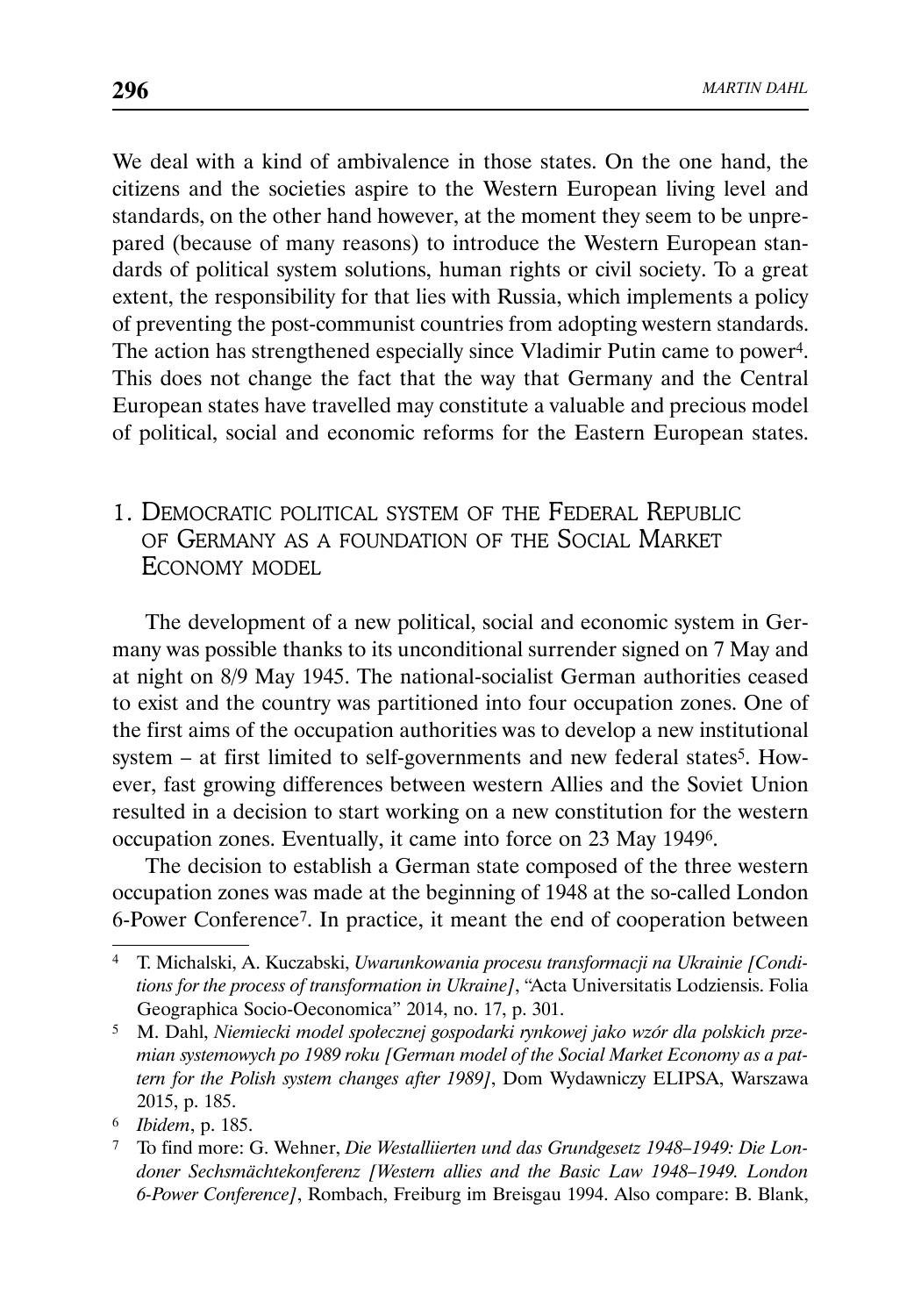the four occupation superpowers and settled the division of Germany for over for decades.

The decisions made at the London Conference were later formulated in the so-called Frankfurt Documents, which decided to maintain the occupation regime in the western zones but opened the way to pass the new Basic Law. It was passed a year later based on the Parliamentary Council resolution of 8 May 1949. The day when the Federal Parliament assembled, i.e. 7 September 1949, was recognised as the official date of the establishment of the Federal Republic of Germany8. The relations between the Western Allies and the FRG were laid down in the Occupation Statute of 10 April 19499, which was in force until 1955. Based on the document, the Allied High Commission had the right to intervene in case of a need to ensure security or a threat to a democratic order.

The provision giving the occupation authorities the right to respond to a threat to a democratic order should be given special attention. The historical experience, as well as the contemporary one, unambiguously shows that deep and far-reaching political, social and economic changes always cause unwillingness, opposition and even resistance from societies concerned10. In case of a big and growing social conflict, there can be a threat to a democratic order in a state. The social and economic reforms in West Germany in 1948, the economic reforms introduced in the United Kingdom in the 1980s, the transformation of political, social and economic systems in the states of the former Eastern Block or the contemporary attempts to introduce reforms in many the South American states or the European Union Member States

*Die westdeutschen Länder und die Entstehung der Bundesrepublik. Zur Auseinandersetzung um die Frankfurter Dokumente vom Juli 1948 [West German states and the establishment of the Federal Republic. Discussion on Frankfurt Documents of July 1948]*, Oldenbourg Verlag, München 1995, pp. 27–33; R.H. Wells, *The German Problem in 1948*, "The Western Political Quarterly" 1949, vol. 2, no. 2, pp. 208–216.

 <sup>8</sup> D. Janicka, *Ustawa zasadnicza w praktyce Republiki Federalnej Niemiec (1949*–*1989) [The Basic Law in the practice of the Federakl Republic of Germany (1949–1989)]*, Wydawnictwo Naukowe Uniwersytetu Mikołaja Kopernika, Toruń 2009, pp. 37–38.

 <sup>9</sup> *Besatzungsstatut zur Abgrenzung der Befugnisse und Verantwortlichkeiten zwischen der zukünftigen deutschen Regierung und der Alliierten Kontrollbehörde, 10 Mai 1949 [Occupation statute concerning the division of entitlements and responsibilities between the future German government and the Allied High Commission, 10 Mai 1949]*, Allied High Commission for Occupied Germany, 23 September 1949.

<sup>10</sup> Ch. Mouffe, *Democracy in a Multipolar World*, "Millennium: Journal of International Studies" 2010, vol. 37, no. 3, pp. 549–561.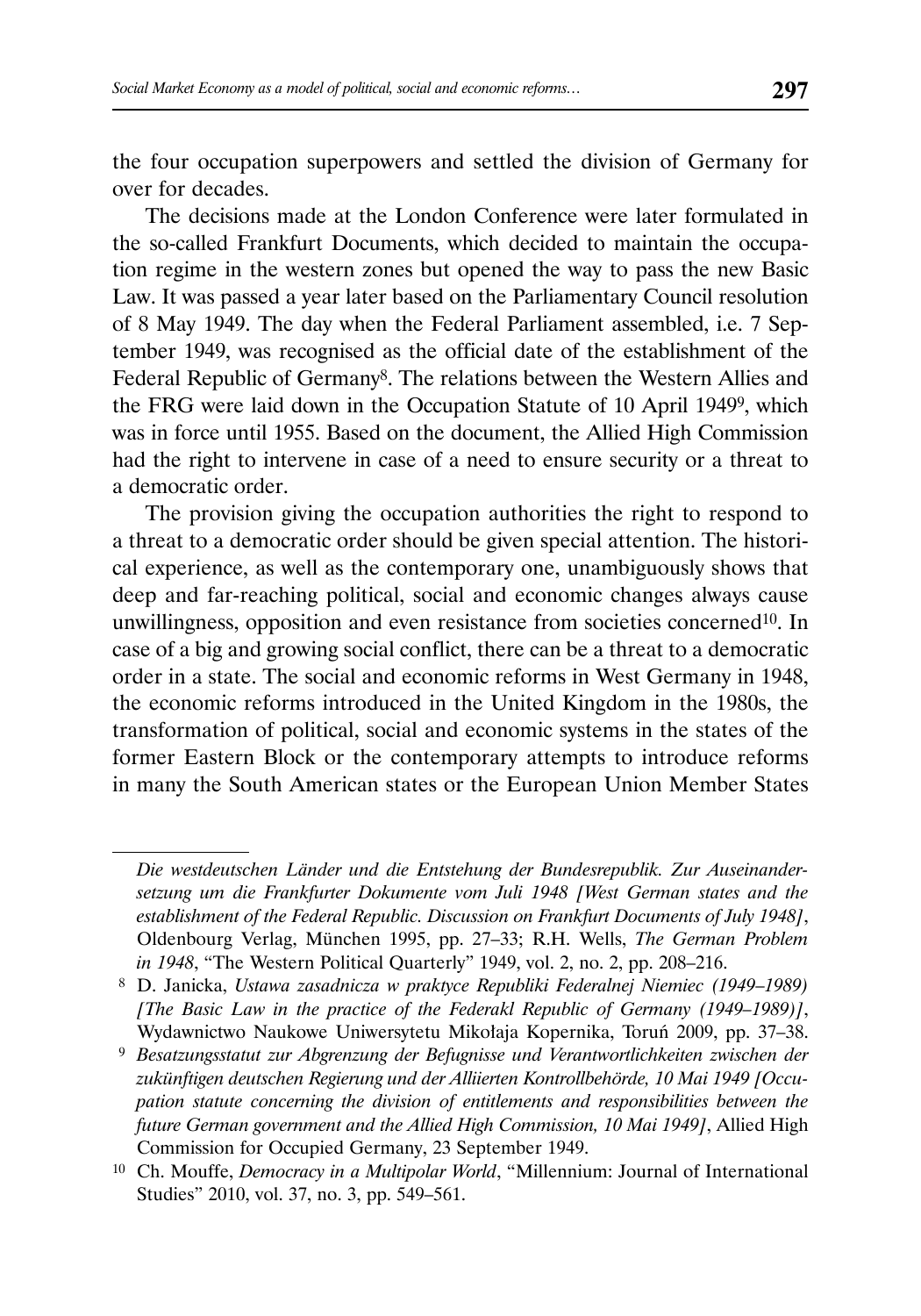may be examples of resistance to change<sup>11</sup>. Only a few societies have enough capabilities and strength to introduce new institutional and system solutions on their own. This means that without necessary external support, a change is often very difficult to achieve. In case of uncertainty or a threat, many societies tend to adopt authoritarian solutions, which not only the history of the  $20<sup>th</sup>$  century but also the beginning of the 21st revealed<sup>12</sup>. The collapse of the bipolar world order, the emergence of new world powers, globalisation, the biggest migrations in the history of mankind or climate changes are only a few of the challenges the world faces. It is difficult to predict the results of the above-mentioned processes, which strengthens the feeling of disorientation and a lack of security13. Authoritarian systems temporarily provide the feeling of higher security and predictability but, at the same time, they mean limitation of freedom, which is fundamental to democracy.

Western Allies were the guarantors of the implementation of a democratic political system and a market economy in West Germany, and international institutions and organisations played the role in Central Europe. Strong social opposition to radical change is usually a side effect of a democratic order – even if it is indispensible and essential. Taking into account public opinion when taking decisions requires that the citizens are conscious of the processes taking place in their surrounding, are socially and politically active and, first of all, take ownership of their acts and decisions. However, fear and resistance to change are in the human nature, which is confirmed by research mainly done by social psychologists<sup>14</sup>. This means that thorough and multi-aspect analysis of internal and external conditions necessary to efficient democratization and reforms should be the starting point for the introduc-

<sup>11</sup> M. Dahl, B. Piskorska, P. Olszewski, *Europejskie doświadczenia… [European experience…]*, p. 46.

<sup>12</sup> A. Gat, *The Return of Authoritarian Great Powers*, "Foreign Affairs", vol. 86, no. 4, New York 2007, p. 59.

<sup>13</sup> S. Turner, *Russia, China and a Multipolar World Order: The Danger in the Undefined*, "Asian Perspective" 2009, vol. 33, no. 1, pp. 159–184.

<sup>14</sup> M. Centkowska, *Podstawy teoretyczne oporu wobec zmian w organizacji [Theoretical basis for resistance to change in an organisation]*, "Zeszyty Naukowe Politechniki Śląskiej. Organizacja i Zarządzanie" 2015, issue 77, pp. 10–16. Also compare: G. Watson, *Resistance to Change*, "The American Behavioral Scientist", May 1971, pp. 745–766; W.H. Bovey, A. Hede, *Resistance to Organisational Change: the Role of Defence Mechanisms*, "Journal of Managerial Psychology" 2001, vol. 16, pp. 534–548; S. Oreg, *Resistance to Change: Developing an Individual Difference Measure*, "Journal of Applied Psychology" 2003, no. 88.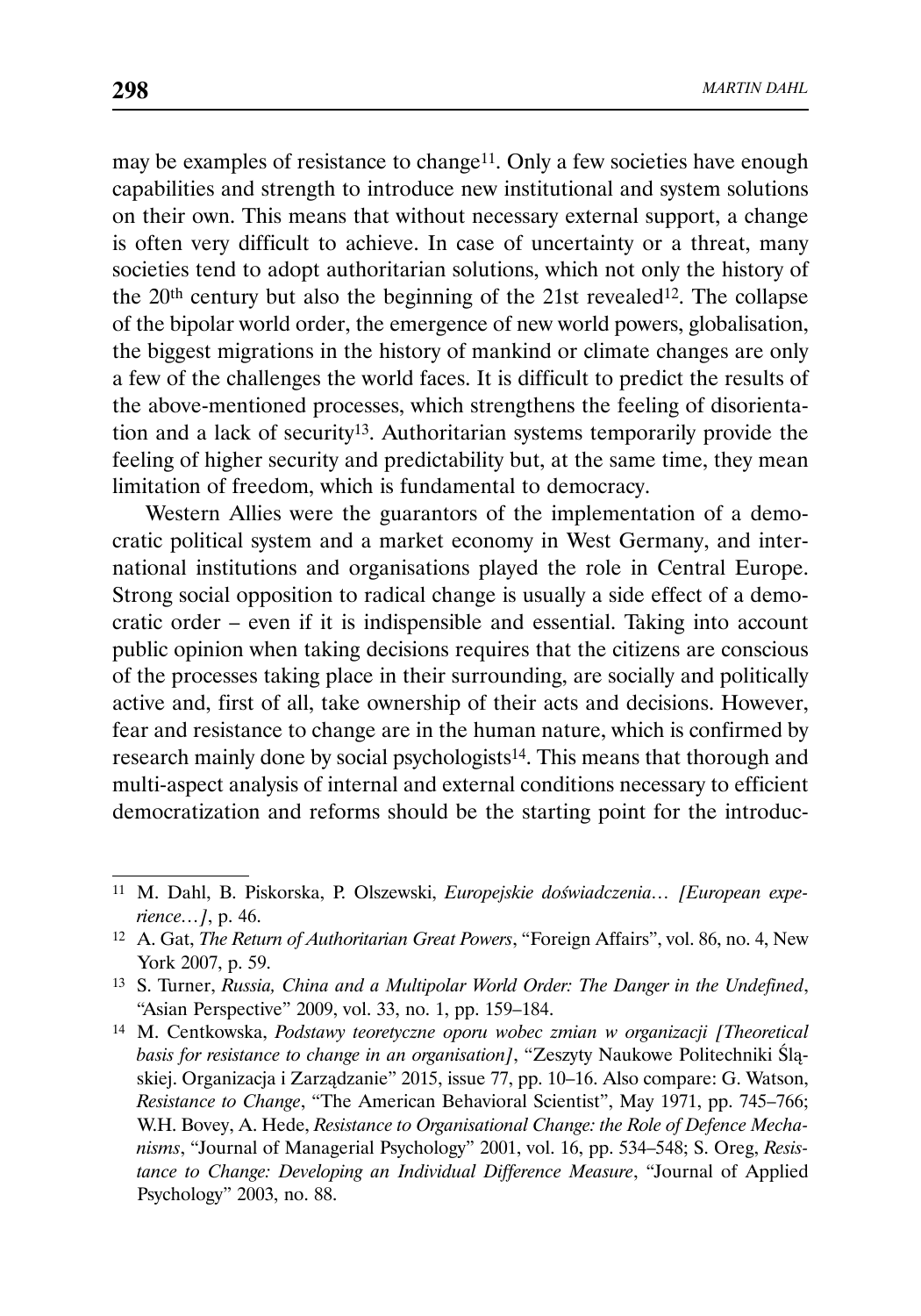tion of liberal democracy in a particular state. Without that, any attempts at reforms are encumbered with a great risk of failure.

In the political system of the Federal Republic of Germany laid down in the Basic Law of 23 May 194915, we can find provisions that are a response to the above-mentioned challenges. Analysing the constitutional regulations concerning the organisation of the German political system, we can state that to a great extent these are Anglo-Saxon solutions adjusted to the German reality. In general, one can state that they aim to make the government cooperate with the parliamentary majority and guarantee that the opposition has a control function in the area of law enactment<sup>16</sup>.

The Basic Law of the Federal Republic of Germany also formulates the rules of political parties functioning. Under Article 21 of the Basic Law, their activity must comply with the constitution. The Federal Constitutional Court plays a special role in the German political system. Since it was established in 1951, its main task has been the protection of German democracy and the rule of law17. It guards the constitution and the compliance of new legislation passed in Germany with the Basic Law18. According to Paweł Sarnecki,

"the authors of the Basic Law followed the idea of 'the democracy able to defend', incorporating in it such measures as a possibility of making a political party illegal, a possibility of ruling a loss of rights by individuals who misuse them to fight against democratic political rules, or a common right to oppose 'everyone who attempts to overthrow the constitutional order'. The limited possibility of organising a referendum at the federal level laid down in Article 29 of the Basic Law aims to serve the same purpose. However, it must be emphasised that the provision is criticised as being in conflict with the idea of democracy. At the same time, there are well thought-out political system solutions that are to guarantee full controllability of the state government in all conditions, skilfully preventing the risk of constitutional crises"19.

<sup>15</sup> *Grundgesetz für die Bundesrepublik Deutschland [Basic Law of the Federal Republic of Germany]*, Bundeszentrale für politische Bildung, Bonn 2005.

<sup>16</sup> M.-L. Recker, *Geschichte der Bundesrepublik Deutschland*, *[History of the Federal Republic of Germany]*, Verlag C.H. Beck, München 2002, p. 22.

<sup>17</sup> *Die Rolle des Bundesverfassungsgerichts in Deutschland [Role of the Federal Constitutional Court in Germany]*, www.hss.de (accessed: 26 July 2016).

<sup>18</sup> P. Czarny, *Federalny Trybunał Konstytucyjny i ewolucja jego polityczno-ustrojowego znaczenia w Niemczech i w Europie (1951–2009) [Federal Constitutional Court and its importance for the political system in Germany and in Europe (1951–2009)]*, "Przegląd Sejmowy" 2009, no. 6(95), pp. 107–124.

<sup>19</sup> P. Sarnecki, *W sześćdziesięciolecie Ustawy Zasadniczej RFN [On the sixtieth anniversary of the Basic Law of the FRG]*, "Przegląd Sejmowy" 2009, no. 6(95), pp. 12–13.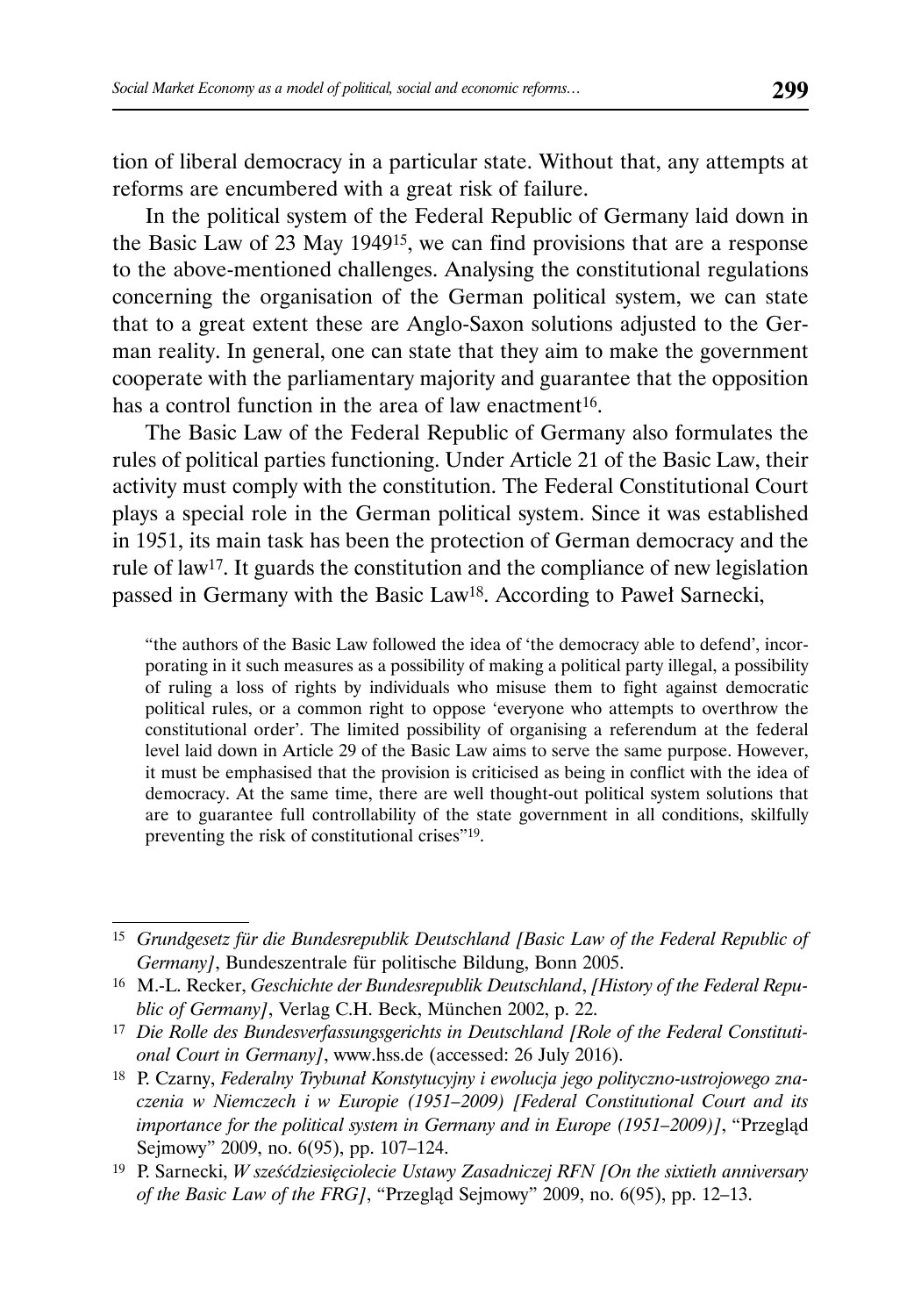The provisions regulating the mechanisms protecting a democratic order laid down in the Basic Law of the FRG resulted from the experience gained during the Weimar Republic. Their aim was to prevent a potential re-establishment of an authoritarian regime. The solutions adopted proved to be extraordinarily effective and firmly strengthened German democracy. They also led to the development of a specific "constitutional patriotism" in Germany, which substituted for national pride and attachment to national history<sup>20</sup>, especially the modern one. They also constituted a valuable source of inspiration for many other states. Many political system solutions adopted in the German constitution can be also found in other states, especially those that left dictatorship or authoritarian systems. Spain or many Central European states can be examples. German solutions have become the subject of analyses and research done by many scientists, specialising in both law and political science, from many countries<sup>21</sup>. Scientific achievements in this area are impressive and may enormously help to reform political systems in the Eastern European states.

## 2. SOCIAL MARKET ECONOMY IN GERMANY

21 June 1948, when the then Economic Director of the Economic Council, Ludwig Erhard, announced a decision on the introduction of an economic and currency reform, should be recognised as the date of the birth of a new social and economic order in Germany. In literature, the day is also deemed to be the beginning of the Social Market Economy in the FRG22. In essence, the reform aimed, first of all, to replace the old money with a new currency, the German mark, and to remove the control of prices and abolish consumer goods rationing, which was in force in Germany at that time. This way, the state's interference into economic processes was limited and the risk of concentrating economic power in the authorities' hands as well as in the hands of private economic entities was minimised. Witold Orłowski rightly described the intention of the change. In his opinion:

"the sad historical experiences of Germany (in comparison with the British or American ones) caused, on the one hand, the pursuit of strong measures of protection against the

<sup>20</sup> *Ibidem*, p. 12.

<sup>21</sup> *Ibidem*, p. 13.

<sup>22</sup> M. Dahl, B. Piskorska, P. Olszewski, *Europejskie doświadczenia… [European experience…]*, p. 55.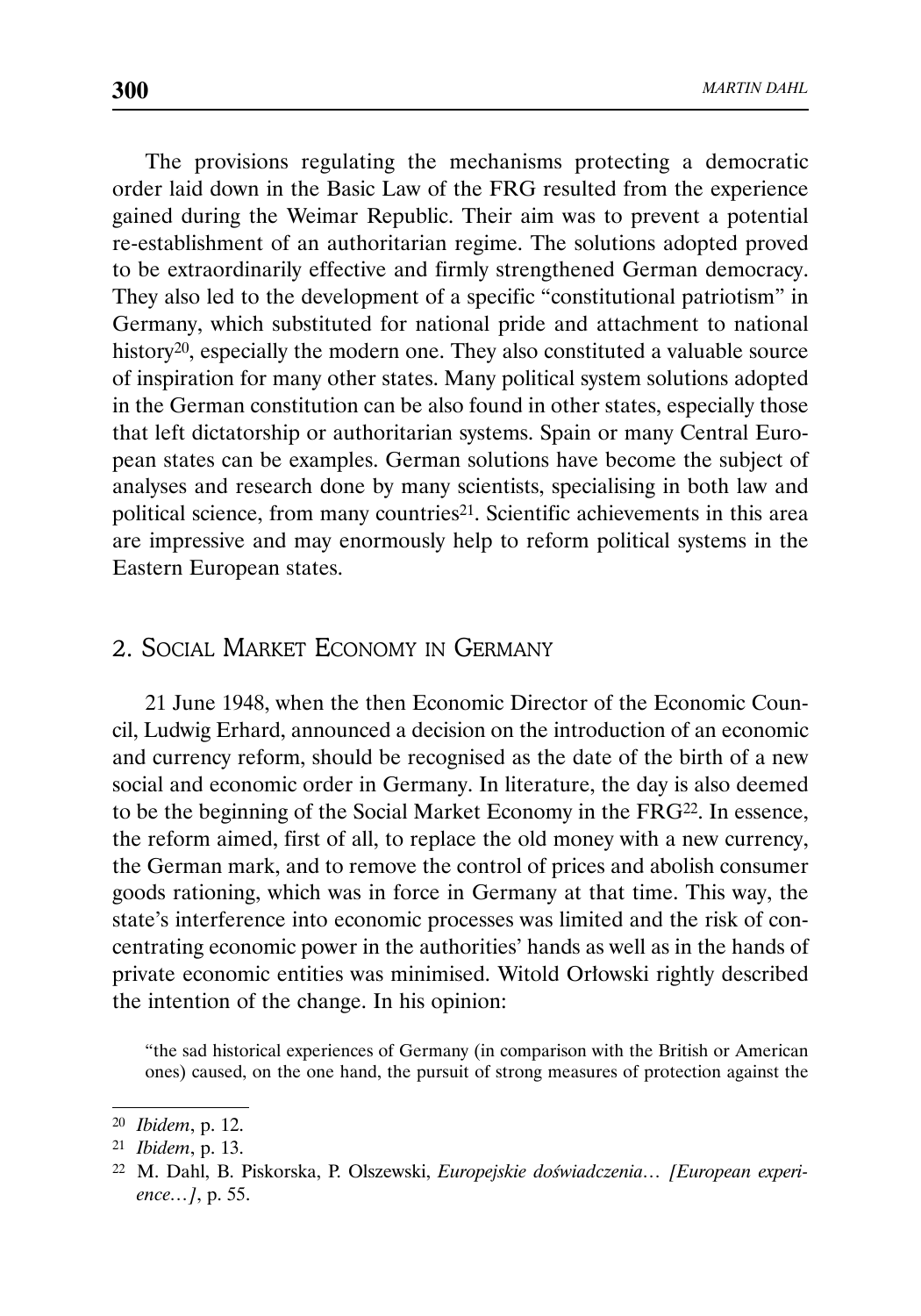excessive interference of the state either in the form of choice limitation or the influence on prices, and on the other hand, the imposition of a duty to develop a coherent economic order on the state. Making an assumption that private ownership and competition between manufacturers must be the basis of the economy, ordoliberals in particular emphasised that monopolisation is a danger to the market"23.

The direct result of the economic and currency reform was an almost immediate halt put to the black market trade in West Germany and a reestablishment of a market based on an efficient price mechanism within just a few days24. It also stopped the barter trade, which was a common practice in the post-war years. Production and consumption stated to grow quickly and money regained real purchasing power and remained stable. After a short temporary increase in unemployment, there was a fast growth in the number of new workplaces created and full employment was reached in the economy in 1959.

Analysing the most important factors in the economic success in the FRG in the first years of its existence, one must notice that researchers studying the issue have been arguing about it up to now. The core of the problem under discussion is not, however, the action undertaken then but the weight of every single factor. Some tend to support a thesis that the decisive element conditioning the sources of the so-called German economic miracle was the fact that the principles of economic order defined by Walter Eucken were to a great extent taken into consideration in the social and economic policy. Others draw more attention to the coherence of the social policy and economic policy. And still others are eager to believe that the assistance provided by the Americans within the Marshall Plan was a decisive element conducive to reforms, which determined necessary changes at the same time.

Trying to present a synthesis of these opinions, we can state that institutional changes certainly played a key role as they laid indispensible foundations to building a market economy and via this created favourable conditions for economic development. Thanks to appropriate institutional frameworks, it was possible to limit excessive monopolisation of German economy, ensure a high level of personal and economic freedom, create stable conditions for development and companies' functioning, permanently stabilise currency and public finance, and most importantly, change the role of the state in the economy so that it stopped steering the economy by hand and focused on

<sup>23</sup> W. Orłowski, *Czy Polska dogoni Niemcy [Will Poland draw level with Germany]*, Wydawnictwo Naukowe PWN, Warszawa 2015, p. 85.

<sup>24</sup> M. Dahl, B. Piskorska, P. Olszewski, *Europejskie doświadczenia… [European experience…]*, pp. 56–57.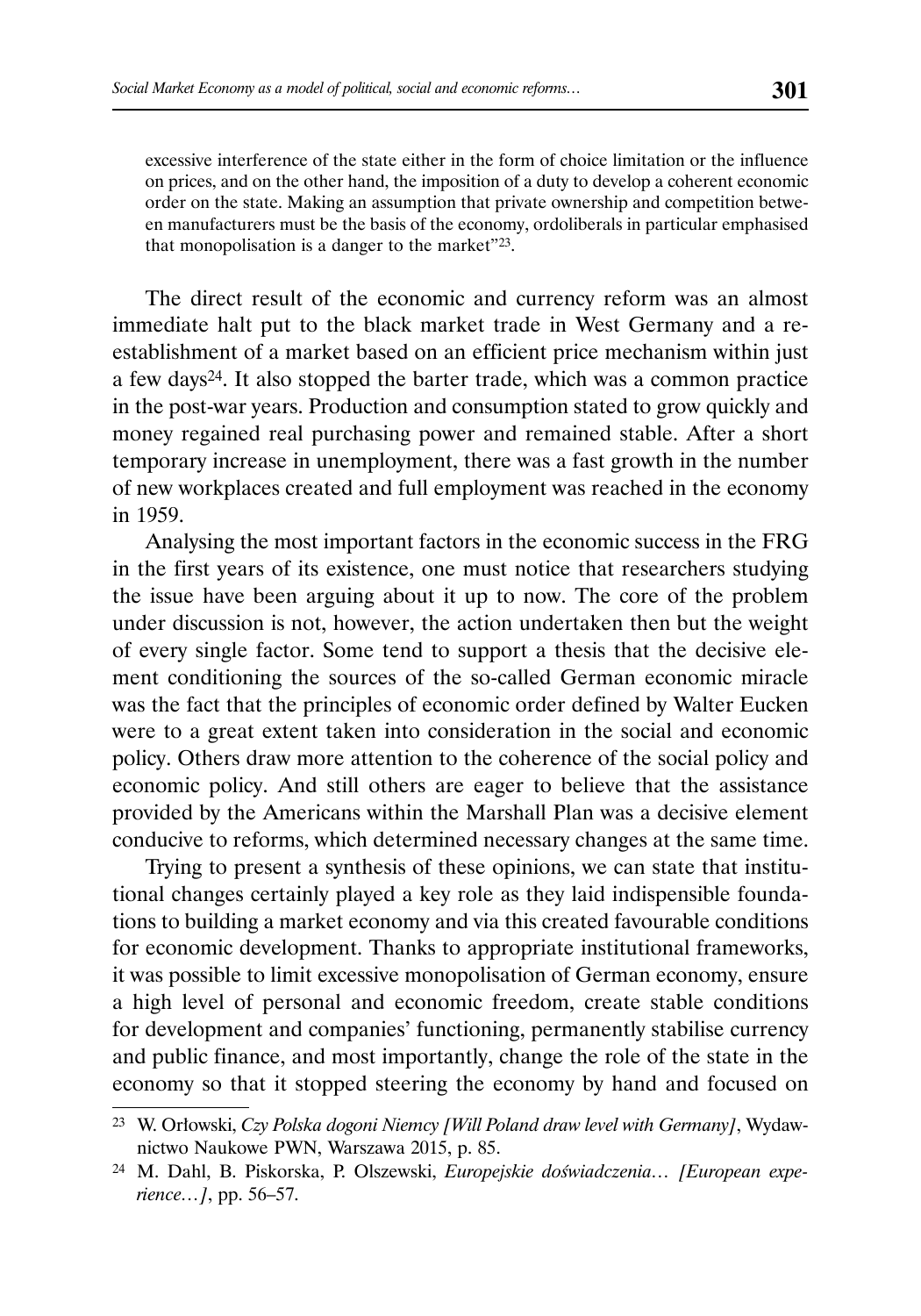the creation and protection of the frameworks of free market economic order based on competition<sup>25</sup>. It also proved to be extremely important to consistently follow the principles defined by W. Eucken, i.e. to recognise private ownership as the basis of market economy, to ensure stable and convertible currency, to guarantee free development of prices, to ensure open markets, freedom of contracts and settlement, to take full responsibility by company owners for their decisions and activities and to recognise stability as the basic requirement of economic policy26.

The Social Market Economy model consistently implemented in the FRG since 1948 facilitated the development of the country and making it a developed, modern, innovative and, first of all, wealthy state. The citizens of Germany can enjoy a lot of freedom on the one hand, and social security at a very high level on the other hand. In this context, it is not surprising that German experience in the area of building a free market economic order and a German model of capitalism is a subject of analysis conducted by numerous analysts and researchers as it is a model of social and economic reform that is worth following. According to Justyna Bokajło:

"the Social Market Economy might be (…) a response to disturbed relations between the society and a market economy because it directly refers to these spheres. Its ideological and doctrinal roots and positive consequences of its implementation in the Federal Republic of Germany make it reliable, which translates into equally positive associations with economic prosperity, i.e. the strong D-mark currency, an economic miracle, order, diligence, the FRG–dynamic Europe's engine or, finally, in the context of the contemporary crisis, Germany as the richest country and net contributor to the budget in the EU"27.

This means that not only the German experience in reforming the social and economic system after the war may be useful. The current German social and economic policy also provides sources of inspiration in reforming the

<sup>25</sup> W. Orłowski, *Czy Polska… [Will Poland…]*, p. 89.

<sup>26</sup> W. Eucken, *Grundsätze der Wirtschaftspolitik [Economic policy principles],* Mohr Siebeck, Tübingen 2004, pp. 254–290. Also compare: M. Dahl, *Ordoliberalizm jako recepta na reformę kapitalizmu [Ordoliberalism as a recipe for reforming capitalism]*, "Myśl Ekonomiczna i Polityczna" 2015, no. 2(49), pp. 66–67.

<sup>27</sup> J. Bokajło, *Społeczna gospodarka rynkowa jako instrument walki politycznej wpływający na kształt ładu społeczno-gospodarczego RFN – prolegomena [Social Market Economy as an instrument for a political fight influencing the shape of social and economic order in the FRG – introduction]*, [in:] P. Pysz, A. Grabska, M. Moszyński (ed.), *Spontaniczne i stanowione elementy ładu gospodarczego w procesie transformacji – dryf ładu czy jego doskonalenie? [Spontaneous and established elements of an economic order in the process of transformation – drift of order or its improvement?]*, PTE, Warszawa 2014, p. 298.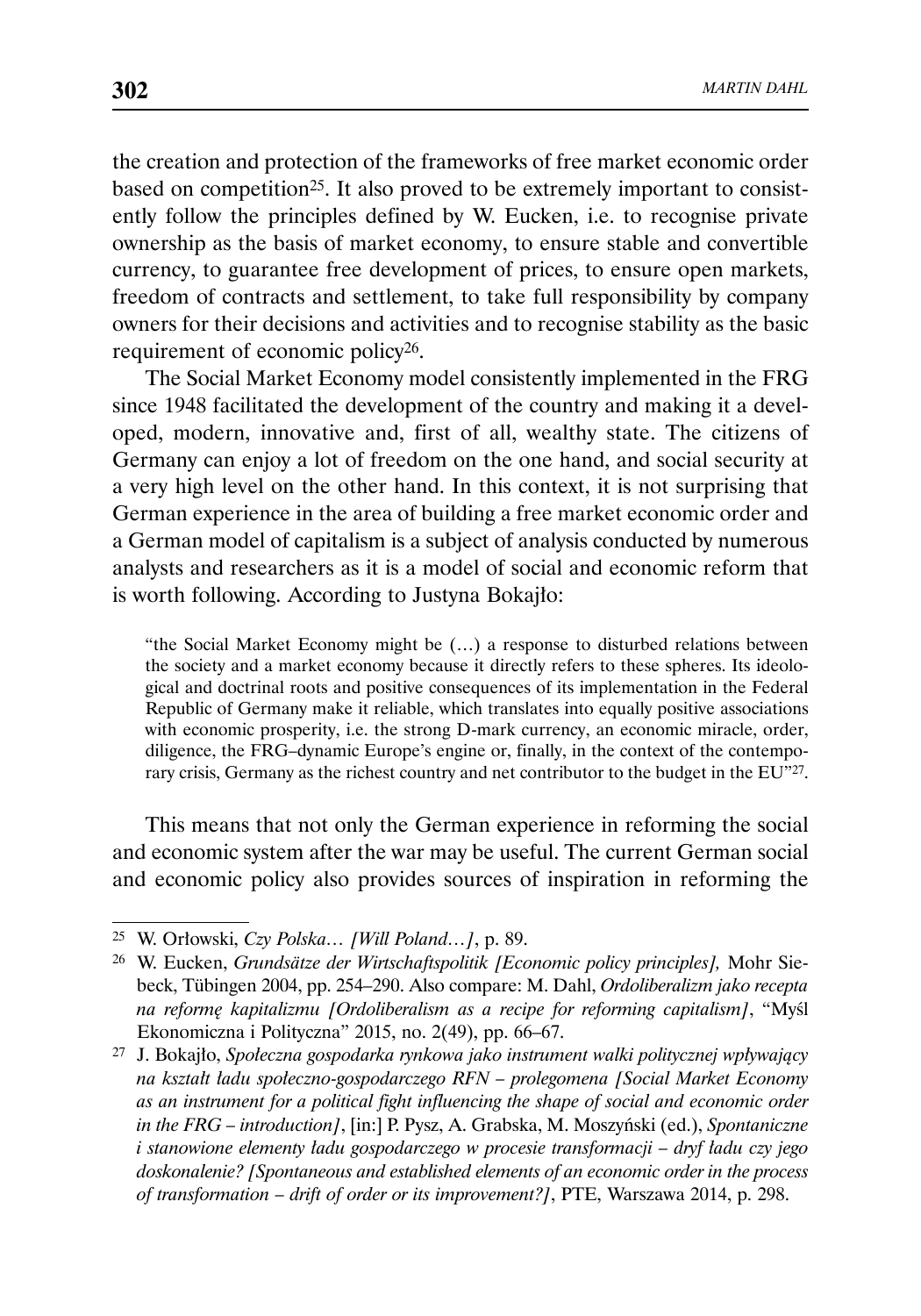economies of particular states. However, there is a need for will and determination of the authorities in other countries to be able to make use of the not always easy way of German reforms.

At the beginning of the  $21^{st}$  century, Germany – as a united state already – underwent a series of structural reforms of the labour market, becoming a leader of economic growth in the European Union. In the period 1990–2005, the real GDP of Germany increased by 20% in comparison to 30% in France, 34% in Austria, 39% in Sweden, 42% in the Netherlands, 48% in the United Kingdom and as much as  $60\%$  in the United States<sup>28</sup>. In the same period, there was a very high unemployment in Germany, which reached the record level of 13% in 2005 (one of the highest levels in Europe). The permanently unemployed, who constituted over half of all the unemployed, presented a special challenge to the state. The reasons for that situation were problems connected with the German reunification, especially the well-developed social state. After 1990, one of the aims of the government's social and economic policy was to quickly equalise the salaries in the unproductive eastern part of the country. This resulted in the decrease in the competitiveness of German economy and the increase in unemployment. The Germans started to be called 'the sick man of Europe', tied by the inflexible labour market, the expanded welfare state and growing costs of business activities<sup>29</sup>.

In such a situation, in the period 2003–2005, the government formed by Chancellor Gerhard Schröder in 1998 initiated a set of structural reforms called "Agenda 2010"30. It introduced, inter alia, new methods of activating the unemployed, limited social welfare provision, which was an incentive encouraging the unemployed to make attempts to return to the labour market, raised the retirement age and stopped the growth of remuneration. In the period 2005–2010, the actions resulted in the increase in vocational activeness among 55–65 year olds and the decrease in the number of longterm beneficiaries of welfare by 20%31. While at the beginning of the 21st cen-

<sup>28</sup> I. Morawski, *Źródła sukcesu gospodarki Niemiec [Sources of the German economy success]*, "Rzeczpospolita", 7 January 2011.

<sup>29</sup> H.-W. Sinn, *The Sick Man of Europe: Diagnosis and Therapy of a Kathedersozialist*, Ifo Institute and Munich University (LMU), https://www.cesifo-group.de/.../Sinn-DeutscheRede-2003-EN.pdf (accessed: 28 July 2016).

<sup>30</sup> To find more on the topic of G. Schröder's reforms: J. Bokajło, *Niemieckie "państwo cudów". Reformy Hartza jako remedium na kryzys gospodarczy [The German 'state of miracles'. Hartz reforms as a remedy for the economic crisis]*, "WIĘŹ – Czas kryzysu, czas pytań" 2012, no. 11–12(649), pp. 41–51.

<sup>31</sup> I. Morawski, *Źródła sukcesu… [Sourcesof success…]*.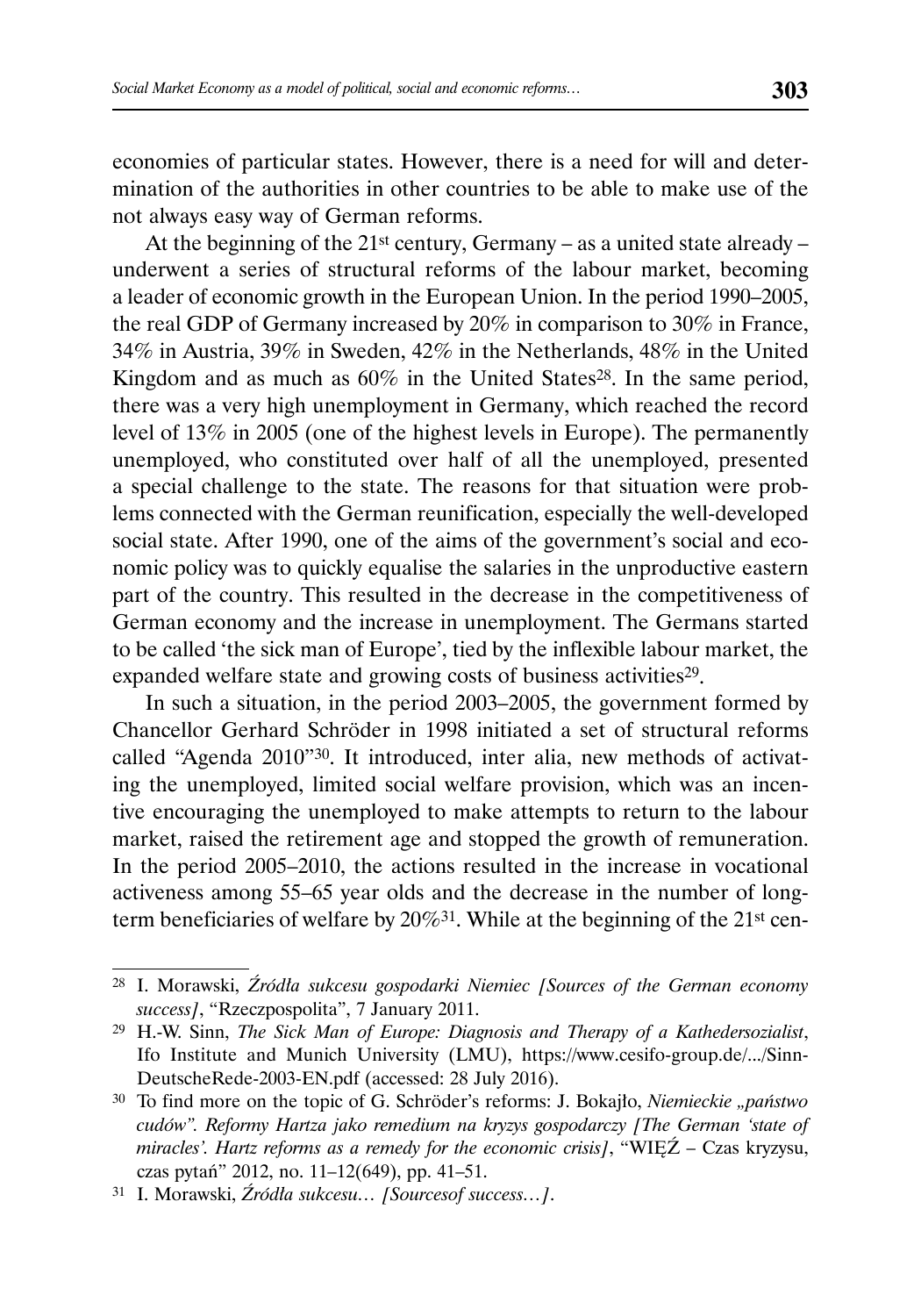tury the unit cost of labour increased in the euro zone countries by 14% on average (in Spain even by 30% and in Greece by 35%), in Germany only by 7%32. In addition, the Eastern Enlargement of the European Union let Germany move part of its production to states with lower costs. This limited remuneration pressure exerted by employees in Germany and contributed to Germany's export expansion.

The reforms implemented by Chancellor Schröder cost its government the loss of power, however, they rebuilt the economic strength of Germany. It was especially exposed in the years of the financial and economic crisis, with which the world economy has been struggling since 2008. In this period, Germany has been the fastest developing state of the euro zone, with the unemployment rate below 6% (in July 2016), the lowest unemployment rate among youth and balanced budget since 2015. Such results make many countries envy Germany but also admire it. The German solutions may also constitute an attractive model for other countries to follow on condition that they adapt them to the realities of a given country. This refers not only to the European Union Member States but also the Eastern European countries that are also analysed in the article.

# 3. PROSPECTS FOR USING GERMAN EXPERIENCE WITH THE SOCIAL MARKET ECONOMY IN THE EASTERN EUROPEAN STATES

Thus, moving to an attempt to determine the usefulness of the German Social Market Economy model to states where system changes are taking place, it is necessary to draw special attention to specific political and economic conditions as well as social and cultural ones in a given country. An automatic transfer of solutions in the field of social and economic policy from one state to another may prove to be a big mistake, which is confirmed by the observation of many reforms. A market economy in most states is based on different types of capitalism. It must be noticed that the German capitalism rooted in the ordoliberal theory is only one of many variants of social and economic life organisation. Creating and implementing particular reform plans, one must take it into account. However, the authorities of the German state, cooperating with international organisations and assisting many countries in reforming their economy, often exert pressure on them to implement reforms precisely following the German patterns and recom-

<sup>32</sup> *Ibidem.*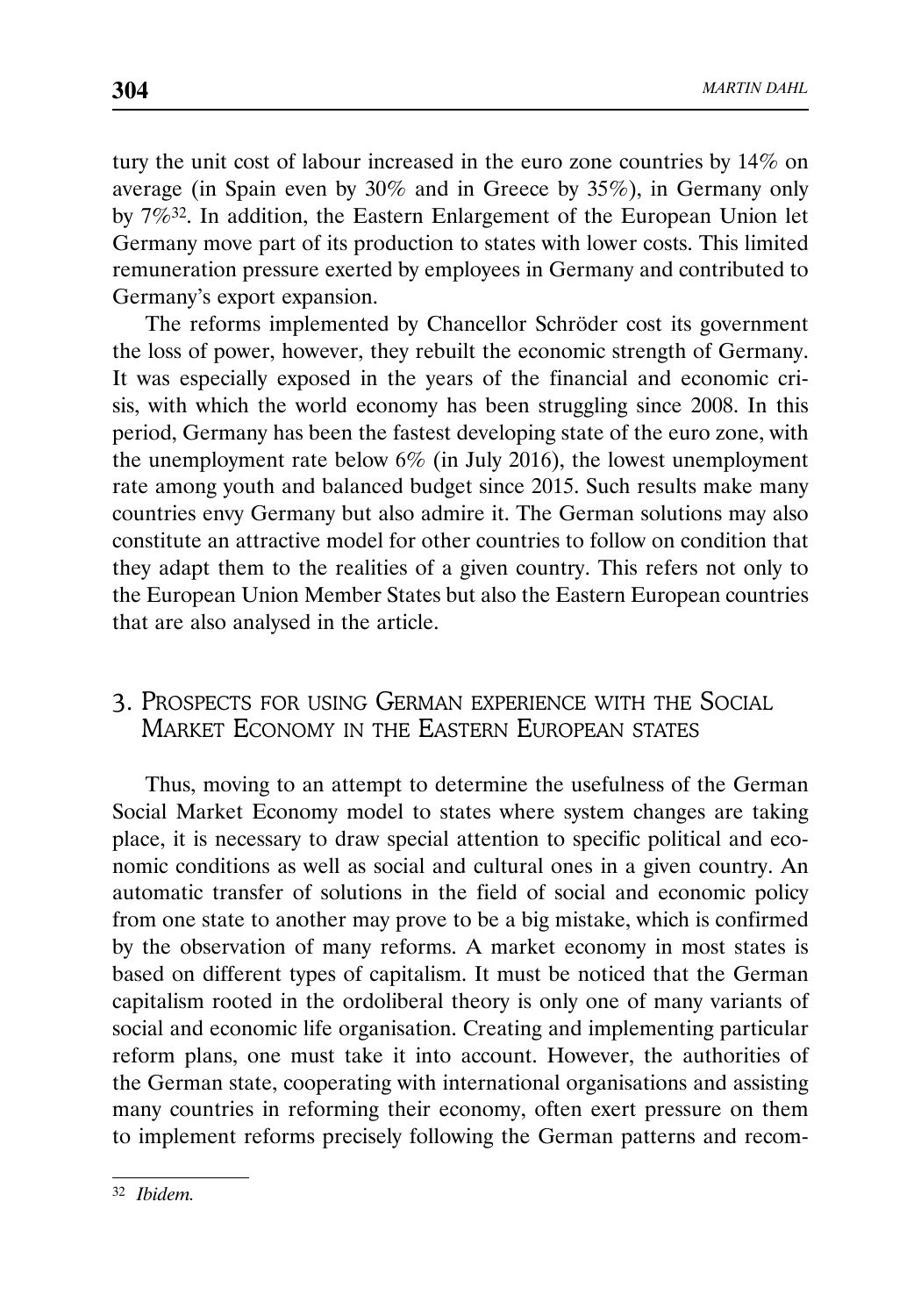mendations, which quite often leads to unnecessary tensions and conflicts – even if in the long term the recommendations might prove to be effective. It is true that at the moment it refers mainly to some states in the European Union, however, assuming that Germany – in accordance with the strategy of German activeness on the global arena announced by German authorities – would also increase its involvement in the process of reforming the Eastern European states, one should expect a similar stand. In practice, it may mean that economic or development assistance will depend on the level of reforms implementation in accordance with the pattern provided by Germany. There is a specific paradox in this attitude because one of the fundamental assumptions of the Social Market Economy is taking the responsibility for undertaken activities. Interfering into decisions made by other countries constitutes a conflict in itself, although it must be noticed that interference from outside is often a decisive factor in the success of reforms, especially in the initial stage when new institutions are established and some difficulties appearing in the social and economic spheres discourage the society from implementing the reform path consistently. That happened in West Germany, where the Americans were the source of support for change, and in Central Europe, where international organisations such as the International Monetary Fund, the World Bank and the European Union played the role.

At present, because of the problems the European Union faces but also in the current geopolitical situation, the prospect for integrating the Eastern European states with the Euro-Atlantic structures seems to be remote. In practice, this means that democratisation of these countries and adoption of Western European standards by them will be difficult to achieve. One should also expect that because of numerous problems occurring in these countries (unemployment, corruption, bad economic situation or instable political situation) they will be drifting towards authoritarian regimes rather than democratic states and the lack of real prospects for integration will be strengthening this tendency. The example confirming that is, among others, Ukraine, but also Turkey, which despite the efforts made to bring it closer to the European Union, in the face of a lack of prospects for membership, gradually evolved towards stronger and stronger authoritarianism.

This does not change the fact that the German experience in the implementation of liberal democracy based on the Social Market Economy may certainly constitute a valuable source of inspiration for other states, including the Eastern European ones. Two issues seem to be especially useful as far as system solutions are concerned.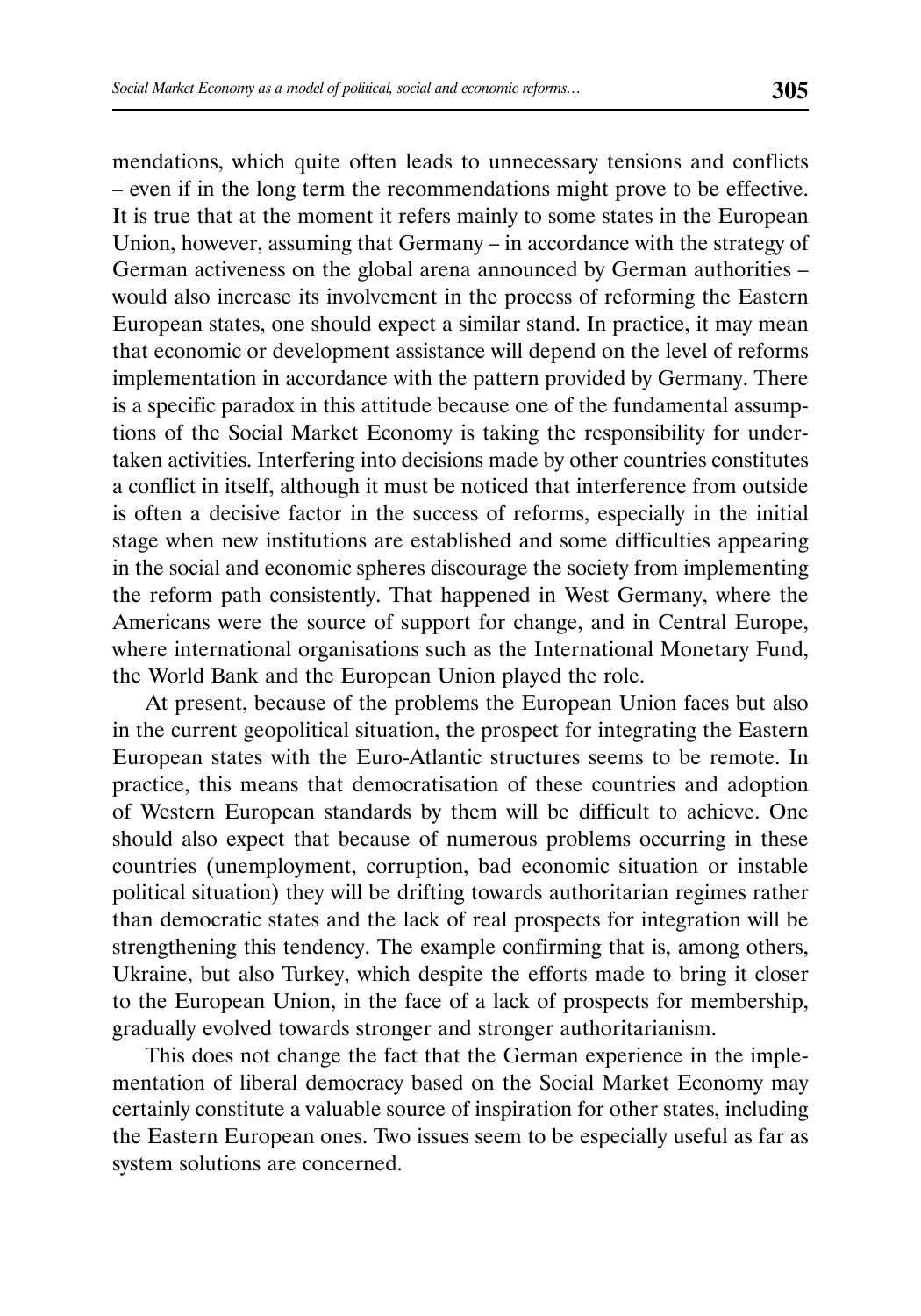The first of them is the role of the Federal Constitutional Court in the German political system as a guarantor of the protection of a democratic state of law. The experience of the countries undergoing the process of system transformation shows that democracy is not a system given forever and ever. Weaker or stronger inclinations towards authoritarianism occur in various states; that is why adequate mechanisms protecting democracy are essential. The Federal Constitutional Court and a constitutional provision that allows for making a party illegal if it openly questions a democratic state of law in Germany play the role. What is especially important in this context is the maintenance of the separation of powers but also the independent judiciary. In the post-Soviet states it used to be and often is illusory.

The other important issue, valuable from the perspective of undertaking potential reforms, is the German experience with the Social Market Economy, especially that in the post-war years, when it was decided to replace the system of central management of the market economy in West Germany. Sensitivity to social issues and people in a difficult economic situation proved to be a decisive factor for the success of the undertaking. Unfortunately, the example of the Central European states provides negative conclusions confirming this relationship. The system change of the 1990s was focused on economic aspects and social aspects were marginalised. This mistake should be avoided at the attempts to reform other states. The lack of adequate consideration of social issues strengthens attitudes rejecting a free market and questioning a democratic order. As far as this is concerned, the economic policy coherent with social policy that was implemented in the FRG in the period 1948–1967 is worth following.

Finally, it must be added that the German experience should be treated only as a point of reference and a source of inspiration. The process of system changes is unique and inimitable and it should be adjusted to the specificity of a given country. The direct neighbourhood of the Russian Federation, which hampers democratic changes in this part of the continent, is another difficulty for the Eastern European states. According to Tomasz Michalski and Aleksander Kuczabski, "the current Russian political elites represented by Vladimir Putin and his people have their roots in the old Soviet elites. They have given up the postulates of communism, however they have maintained pro-imperialistic vision of Russia as a world superpower. Adopting the assumptions about the spheres of influence originating from the times of the Soviet Union, the Russian federation tries to re-establish its domina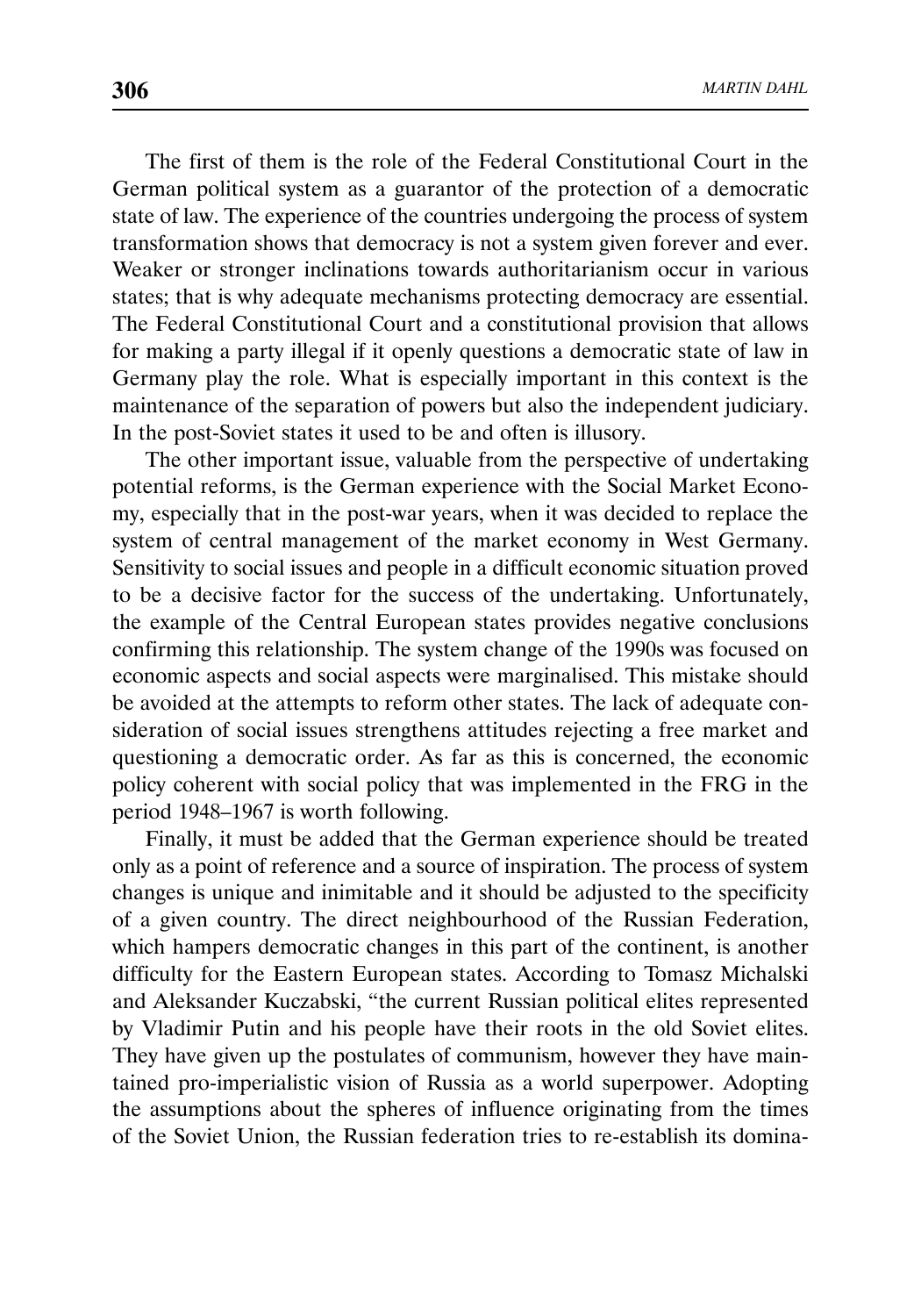tion at least over the so-called areas abroad nearby"33. This means that in the current geopolitical situation, whatever changes in Eastern Europe will not be really possible without changes in Russia. If political life in Russia is democratised and the state stops exert destructive influence on its neighbours, an opportunity to reform the Eastern European states, and thus to use the German Social Market Economy model will occur again.

### BIBLIOGRAPHY

- *Besatzungsstatut zur Abgrenzung der Befugnisse und Verantwortlichkeiten zwischen der zukünftigen deutschen Regierung und der Alliierten Kontrollbehörde [Occupation statute concerning the division of entitlements and responsibilities between the future German government and the Allied High Commission, 10 Mai 1949]*, Allied High Commission for Occupied Germany, 23 September 1949.
- Blank B., *Die westdeutschen Länder und die Entstehung der Bundesrepublik. Zur Auseinandersetzung um die Frankfurter Dokumente vom Juli 1948 [West German states and the establishment of the Federal Republic. Discussion on Frankfurt Documents of July 1948]*, Oldenbourg Verlag, München 1995.
- Bokajło J., *Niemieckie "państwo cudów". Reformy Hartza jako remedium na kryzys gospodarczy [The German 'state of miracles'. Hartz reforms as a remedy for the economic crisis]*, "WIĘŹ – Czas kryzysu, czas pytań" no. 11–12(649), Warszawa 2012.
- Bokajło J., *Społeczna gospodarka rynkowa jako instrument walki politycznej wpływający na kształt ładu społeczno-gospodarczego RFN – prolegomena [Social Market Economy as an instrument for a political fight influencing the shape of social and economic order in the FRG – introduction]*, P. Pysz, A. Grabska, M. Moszyński (ed.), *Spontaniczne i stanowione elementy ładu gospodarczego w procesie transformacji – dryf ładu czy jego doskonalenie? [Spontaneous and established elements of an economic order in the process of transformation – drift of order or its improvement?]*, PTE, Warszawa 2014.
- Bovey W.H., Hede A., *Resistance to organisational change: the role of defence mechanisms*, "Journal of Managerial Psychology", vol. 16(2001).

<sup>33</sup> T. Michalski, A. Kuczabski, *Uwarunkowania procesu… [Conditions for the process…]*, p. 305.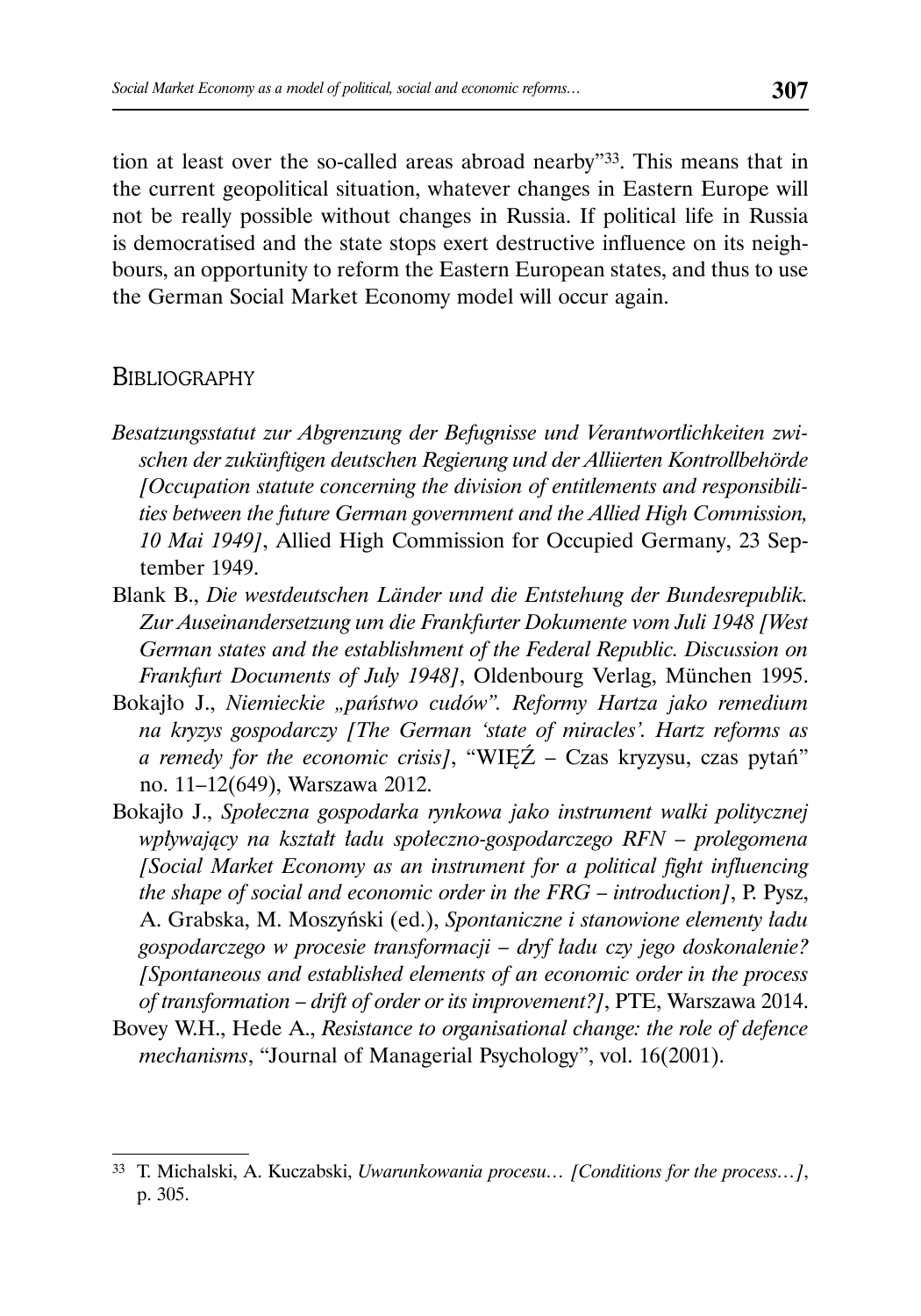- Centkowska M., *Podstawy teoretyczne oporu wobec zmian w organizacji [Theoretical basis for resistance to change in an organisation]*, "Zeszyty Naukowe Politechniki Śląskiej. Organizacja i Zarządzania" vol. 77(2015).
- Czarny P., *Federalny Trybunał Konstytucyjny i ewolucja jego polityczno-ustrojowego znaczenia w Niemczech i w Europie (1951–2009) [Federal Constitutional Court and its importance for the political system in Germany and in Europe (1951–2009)]*, "Przegląd Sejmowy" 6(95)/2009, Warszawa 2009.
- Dahl M., *Niemiecki model społecznej gospodarki rynkowej jako wzór dla polskich przemian systemowych po 1989 roku [German model of the Social Market Economy as a pattern for the Polish system changes after 1989]*, Dom Wydawniczy ELIPSA, Warszawa 2015.
- Dahl M., *Ordoliberalizm jako recepta na reformę kapitalizmu [Ordoliberalism as a recipe for reforming capitalism]*, "Myśl Ekonomiczna i Polityczna", no. 2(49)2015, Warszawa 2015.
- Dahl M., Piskorska B., Olszewski P., *Europejskie doświadczenia z demokracją i gospodarką rynkową. Przykład dla Ukrainy [European experience with democracy and market economy: Example for Ukraine]*, Dom Wydawniczy ELIPSA, Warszawa 2015.
- *Die Rolle des Bundesverfassungsgerichts in Deutschland [Role of the Federal Constitutional Court in Germany]*, www.hss.de (accessed: 26 July 2016).
- Eichengreen B., *Institutions and economic growth: Europe after World War II*, [in:] N. Crafts, G. Toniolo (ed.), *Economic Growth in Europe Since 1945*, Cambridge University Press, Cambridge 2002.
- Eucken W., *Grundsätze der Wirtschaftspolitik [Economic policy principles],* Mohr Siebeck, Tübingen 2004.
- Fiszer J.M., Orzelska A., Stańczyk J., Burakowski A., Starachota K., *Sytuacja polityczna oraz reformy demokratyczne w Europie Środkowej i Wschodniej*, http://www.forum-ekonomiczne.pl/wp-content/uploads/2011/07/Roz dzia%C5%82-II-Sytuacja-polityczna-oraz-reformy-demokratyczne-w-Europie-%C5%9Środkowej-i-Wschodniej.pdf (accessed: 29 July 2016).
- Gat A., *The Return of Authoritarian Great Powers*, "Foreign Affairs" vol. 86, no. 4, New York 2007.
- *Grundgesetz für die Bundesrepublik Deutschland [Basic Law of the Federal Republic of Germany]*, Bundeszentrale für politische Bildung, Bonn 2005.
- Janicka D., *Ustawa zasadnicza w praktyce Republiki Federalnej Niemiec (1949– 1989) [The Basic Law in the practice of the Federal Republic of Germany (1949–1989)]*, Wydawnictwo Naukowe Uniwersytetu Mikołaja Kopernika, Toruń 2009.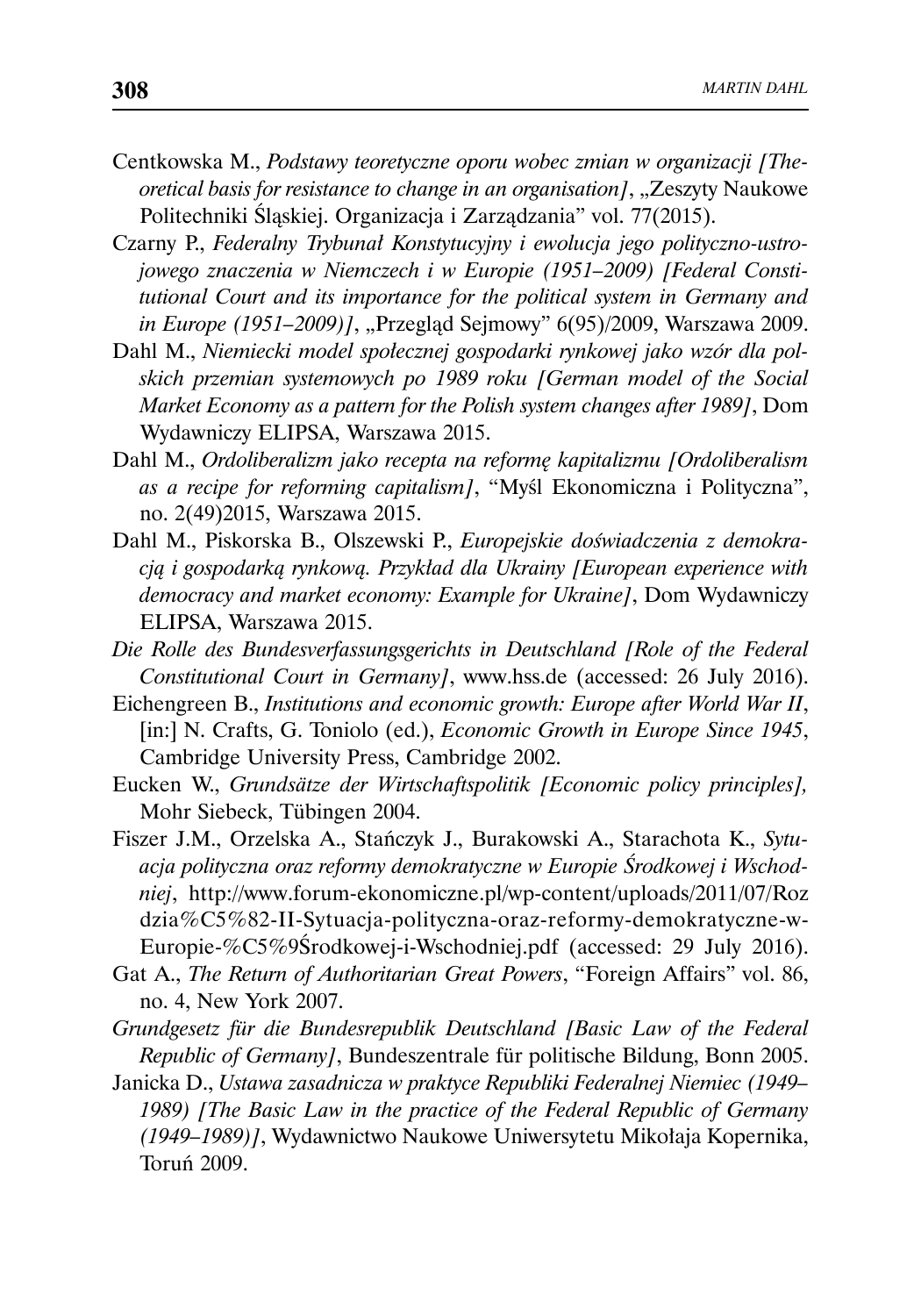- Maier Ch.S., *The politics of productivity: foundations of American international economic policy after World War II*, "International Organization" vol. 31, Issue 4, Cambridge 1977.
- Michalski T., Kuczabski A., *Uwarunkowania procesu transformacji na Ukrainie [Conditions for the process of transformation in Ukraine]*, "Acta Universitatis Lodziensis. Folia Geographica Socio-Oeconomica" no. 17, Łódź 2014.
- Morawski I., *Źródła sukcesu gospodarki Niemiec [Sources of the German economy success]*, "Rzeczpospolita", 07 January 2011.
- Mouffe Ch., *Democracy in a Multipolar World*, "Millennium: Journal of International Studies" vol. 37, No. 3, London 2010.
- Oreg S., *Resistance to change: Developing an individual difference measure*, "Journal of Applied Psychology", no. 88(2003).
- Orłowski W., *Czy Polska dogoni Niemcy [Will Poland draw level with Germany]*, Wydawnictwo Naukowe PWN, Warszawa 2015.
- Recker M.-L., *Geschichte der Bundesrepublik Deutschland [History of the Federal Republic of Germany]*, Verlag C.H. Beck, München 2002.
- Sarnecki P., *W sześćdziesięciolecie Ustawy Zasadniczej RFN [On the sixtieth anniversary of the Basic Law of the FRG]*, "Przegląd Sejmowy" 6(95)/2009, Warszawa 2009.
- Sinn H.-W., *The Sick Man of Europe: Diagnosis and Therapy of a Kathedersozialist*, Ifo Institute and Munich University (LMU), https://www.cesifo- -group.de/.../Sinn-DeutscheRede-2003-EN.pdf (accessed: 28 July 2016).
- Turner S., *Russia, China and a Multipolar World Order: The danger in the undefined*, "Asian Perspective" vol. 33, no. 1, Boulder 2009.
- Watson G., *Resistance to change*, "The American Behavioral Scientist", May 1971.
- Wehner G., *Die Westalliierten und das Grundgesetz 1948–1949: Die Londoner Sechsmächtekonferenz [Western allies and the Basic Law 1948–1949. London 6-Power Conference]*, Rombach, Freiburg im Breisgau 1994.
- Wells R.H., *The German Problem in 1948*, "The Western Political Quarterly" vol. 2, no. 2 (June 1949), University of Utah.

www.destatis.de (accessed: 28 July 2016).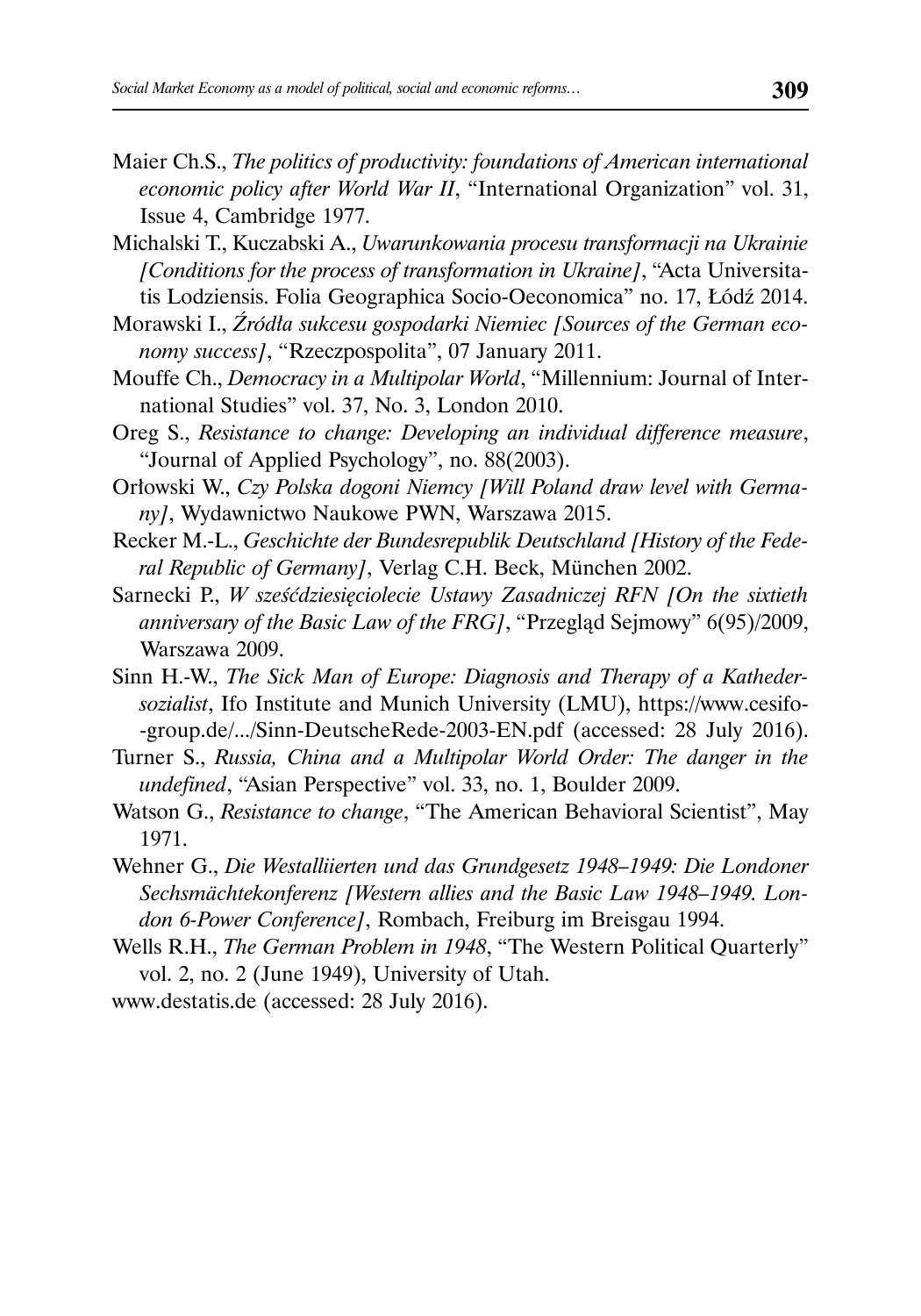# SOCIAL MARKET ECONOMY AS A MODEL OF POLITICAL, SOCIAL AND ECONOMIC REFORMS FOR STATES IN THE PROCESS OF SYSTEM CHANGES, ESPECIALLY IN THE EASTERN EUROPEAN REGION

#### Summary

The social Market Economy model functioning in the Federal Republic of Germany is a valuable source of inspiration for numerous states that want to reform their political, social and economic systems. It also constitutes an interesting 'object' of research and analyses. The Social Market Economy was initially introduced in the western occupation zones and after the German reunification in 1990 it was extended into the territory of the former German Democratic Republic and, to some extent, it constituted a point of reference for the reforms in the Central European states. The article tries to answer the question to what extent the German experience with the Social Market Economy may be useful for the states undergoing the process of system change, especially in the Eastern European region.

## NIEMIECKI MODEL SPOŁECZNEJ GOSPODARKI RYNKOWEJ JAKO WZÓR REFORM DLA PAŃSTW W PROCESIE PRZEMIAN SYSTEMOWYCH

#### Streszczenie

Funkcjonujący w Republice Federalnej Niemiec model społecznej gospodarki rynkowej jest cennym źródłem inspiracji dla licznych państw chcących reformować swoje systemy polityczne i społeczno-gospodarcze. Stanowi również wdzięczny "obiekt" badań i analiz. Społeczna gospodarka rynkowa początkowo wprowadzona była jedynie na terenie zachodnich stref okupacyjnych, następnie, po zjednoczeniu Niemiec w 1990 roku, rozszerzona została na obszar byłej Niemieckiej Republiki Demokratycznej oraz w pewnym zakresie stanowiła punkt odniesienia dla reform w państwach Europy Środkowej. Niniejszy artykuł próbuje odpowiedzieć na pytanie, na ile niemieckie doświadczenia ze społeczną gospodarką rynkową mogą być użyteczne dla państw przechodzących proces przemian systemowych, ze szczególnym uwzględnieniem państw Europy Wschodniej.